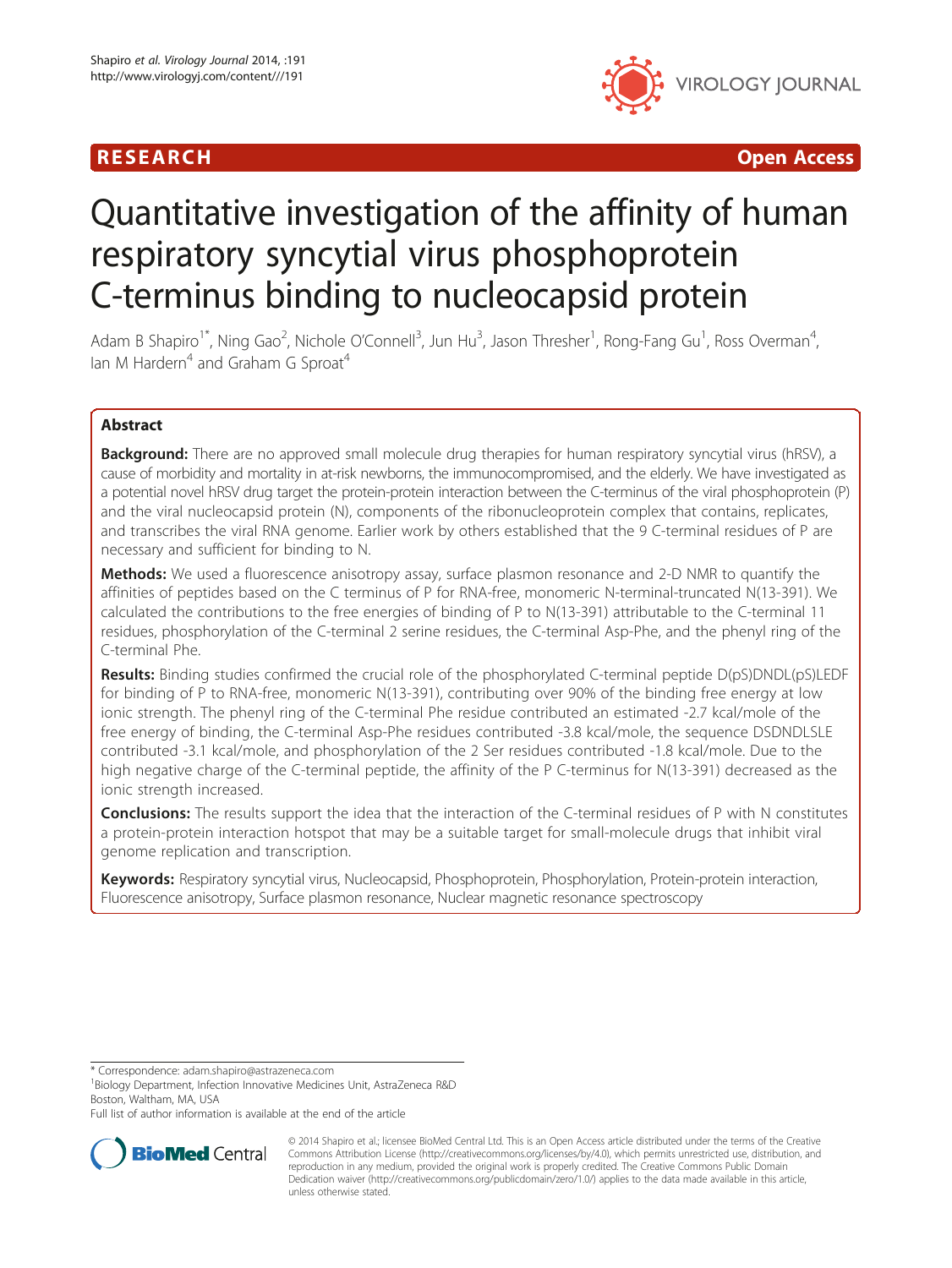#### Background

Human respiratory syncytial virus (hRSV) is a nonsegmented negative sense RNA virus in the order Mononegavirales, the family Paramyxoviridae and the genus Pneumovirus, and is the cause of severe respiratory tract infections among newborns, immunocompromised people, and the elderly [\[1\]](#page-10-0). Current treatments are limited to antibody prophylaxis with palivizumab for high-risk newborns, general antiviral therapy with ribavirin, and supportive care. Efforts to develop anti-RSV vaccines and new drugs to prevent and treat the disease have so far been unsuccessful [[2-4\]](#page-10-0).

The genome of hRSV codes for 11 proteins. Four of these, the polymerase (L), nucleocapsid protein (N), phosphoprotein (P) and transcription anti-termination factor (M2-1), along with the RNA genome, make up the ribonucleoprotein (RNP) complex responsible for transcription and replication of the RNA. Several types of low molecular weight compounds have been identified that appear to target the RNP. Mutations conferring resistance to the inhibitory effect of YM-53404 and related compounds on viral replication were found in the polymerase L [[5,6](#page-10-0)]. Mutations conferring resistance to RSV604 are found in the nucleocapsid N protein [[7\]](#page-10-0). Liuzzi et al. [\[8\]](#page-10-0) identified inhibitors of the mRNA capping function of the L protein, resistance mutations to which are found in the L protein. Thus the RNP is a viable target for compounds that inhibit RSV replication.

Several protein-protein interactions are involved in assembly of RNP. The N protein forms helical oligomers around which the RNA is wrapped [\[9,10](#page-10-0)]. P protein oligomerizes [[11,12\]](#page-10-0) and interacts with N [\[12](#page-10-0)-[15](#page-10-0)], M2-1[\[16-20](#page-10-0)], and L [[21-23](#page-10-0)]. M2-1 is a tetramer [[19,24](#page-10-0)] and interacts with N [[25-27](#page-11-0)] as well as P. These protein-protein interactions may offer suitable targets for antiviral drug discovery.

Protein-protein interactions can be difficult to disrupt with low molecular weight drugs if the interactions occur over a large, flat surface. Protein-protein interaction hotspots, confined areas with deep topological features, however, offer greater potential for drug discovery [[28](#page-11-0)]. The information available concerning the interaction of the Cterminus of the RSV P protein with the N protein suggests that this interaction may occur at such a hotspot. A putative P binding region on the N-terminal core domain of N was identified by Galloux et al. [[13](#page-10-0)], including Lys 46, Met 50, Ile 53, Ser 131, Arg 132, Tyr 135, Arg 150, and His 151. Mutations of several residues in this domain to alanine reduced both viral RNA synthesis and the N-P interaction *in vivo* and *in vitro*. On the crystal structure of N, these residues are clustered together, forming a potential P binding site with a hydrophobic cavity surrounded by several basic side chains. Remarkably, only the C-terminal 9 residues of P (Asp 233 to Phe 241) are necessary for binding to N in pull-down assays [[13,15](#page-10-0)]. Moreover, changing just the C-terminal phenylalanine residue of P to alanine abrogates both N binding and viral RNA synthesis [\[13](#page-10-0)]. These observations strongly support the existence of a P-N binding hotspot involving the Cterminus of P and the aforementioned N-terminal core domain of N.

The C-terminal 11 residues of P (Asp-Ser-Asp-Asn-Asp-Leu-Ser-Leu-Glu-Asp-Phe) include 2 serine residues, Ser 232 and Ser 237, both of which have been observed to be phosphorylated, although the importance of their phosphorylation is unclear. Mazumder et al. [[29](#page-11-0)] showed that purified recombinant P was selectively phosphorylated on Ser 237 by casein kinase II. Mazumder and Barik [[30](#page-11-0)] found that mutation of Ser 237 to Ala abrogated RNA transcription by reconstituted RNP in vitro, whereas mutation of Ser 232 to Ala had no effect. In contrast, Barik et al. [\[31](#page-11-0)] found that Ser 232 was the major site of P phosphorylation when it was expressed in human cells or when unphosphorylated recombinant P was treated with a crude human cell extract. Sánchez-Seco et al. [[32](#page-11-0)] found that Ser 232, not Ser 237, was the main site of phosphorylation of recombinant P in vitro by casein kinase II. Villanueva et al. [\[33](#page-11-0)] found that phosphorylation of P expressed in human cells was mainly on Ser 232 and to a lesser extent on Ser 237, based on the decreased level of phosphorylation when either residue was changed to Ala, but that mutation of either of these residues had little effect on viral transcription or replication. Only mutation of both residues combined with mutation of other probable sites of serine phosphorylation elsewhere in the protein substantially reduced, but did not completely eliminate, transcription and replication. Finally, Lu et al. [\[34\]](#page-11-0) found that eliminating phosphorylation of Ser 232 and Ser 237 by mutation reduced P phosphorylation by 80% in infected cells, but had only modest effects on reporter gene expression and the N-P interaction. The mutant virus showed impaired replication in rodents compared with the wildtype virus, however. The inconsistencies in the results reported in the literature on this topic do not allow us to draw definitive conclusions regarding either the extent of phosphorylation of Ser 232 and Ser 237 or the roles of these residues in the functions of P, including its interaction with N.

We have taken a quantitative biophysical approach to investigate the P-N protein-protein interaction with regard to the effect of phosphorylation of the C-terminal N-binding peptide of P on residues 232 and 237 and the importance of the C-terminal Phe residue. In the process, we demonstrate 3 practical measurement systems – fluorescence anisotropy, surface plasmon resonance, and 2-D NMR - that can be used as the first steps in drug discovery programs to identify inhibitors of the interaction.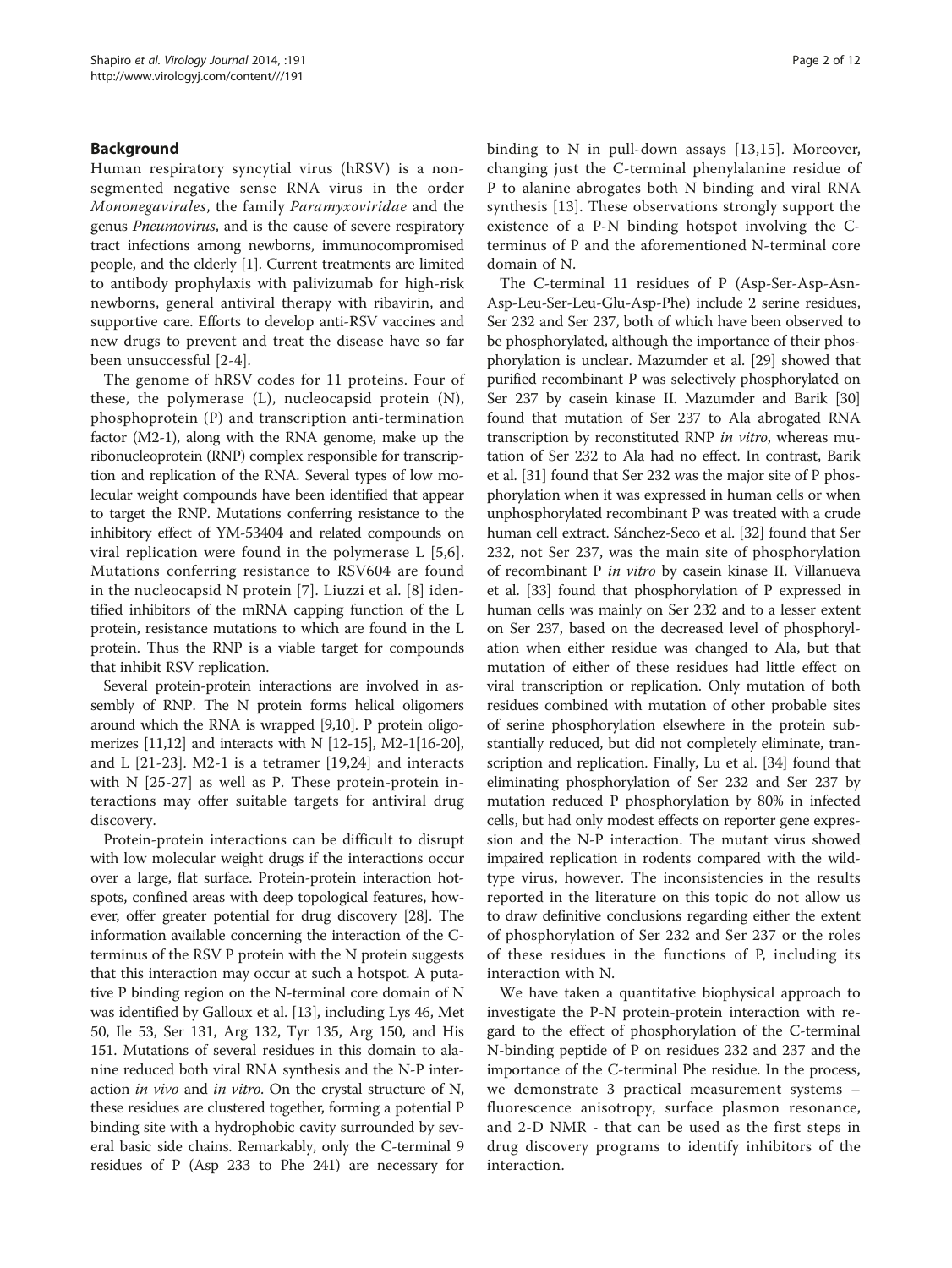#### <span id="page-2-0"></span>Results

#### Fluorescence anisotropy measurements of P C-terminal peptide binding to N(13-391)

Peptides having the sequence of the C-terminal 11 residues of RSV P protein (DSDNDLSLEDF) were labeled on the N-terminus with the fluorophore BODIPY FL for fluorescence anisotropy-based measurements of binding to N(13- 391), an N-terminally truncated construct of RSV N protein that does not oligomerize [\[35\]](#page-11-0). The truncation makes the protein easier to overexpress in soluble form in bacteria than full-length N. When purified from bacteria, the truncated N proteins used in this study had no detectable RNA associated with them. One peptide was unphosphorylated (BP1). The other was phosphorylated on both serine residues (BP5), corresponding to Ser 232 and Ser 237 of the P protein. Both peptides bound to the N(13-391) construct (Figure 1A). The affinity of the doubly phosphorylated peptide BP5 ( $K_d$  = 78 ± 5 nM) was about 10 times that of the unphosphorylated peptide BP1 ( $K_d$  = 760 ± 20 nM). This result indicates that phosphorylation of the serine residues in the C-terminus of P is likely to affect the affinity of the N-P binding interaction. The anisotropy change was also larger for BP5 than BP1. Subsequent experiments were performed with BP5 because of the lower N(13-391) concentration required to perform competition experiments and larger signal compared with BP1.

Considering the highly negative charge of the doubly phosphorylated P C-terminal peptide due to the presence of 2 phosphate groups and 5 acidic side chains within the 11 residue peptide, we reasoned that electrostatic interactions with N would likely play a significant role in the interaction between them. Moreover, the putative P binding site on N contains several basic amino acid side chains [[13\]](#page-10-0). In support of this hypothesis, we found that the affinity of BP5 for N(13-391) diminished as the ionic strength increased (Figure 1B). Subsequent experiments were performed in a low-ionic strength buffer in order to maximize the affinity of BP5 for N(13-391), thereby minimizing the amount of protein required.

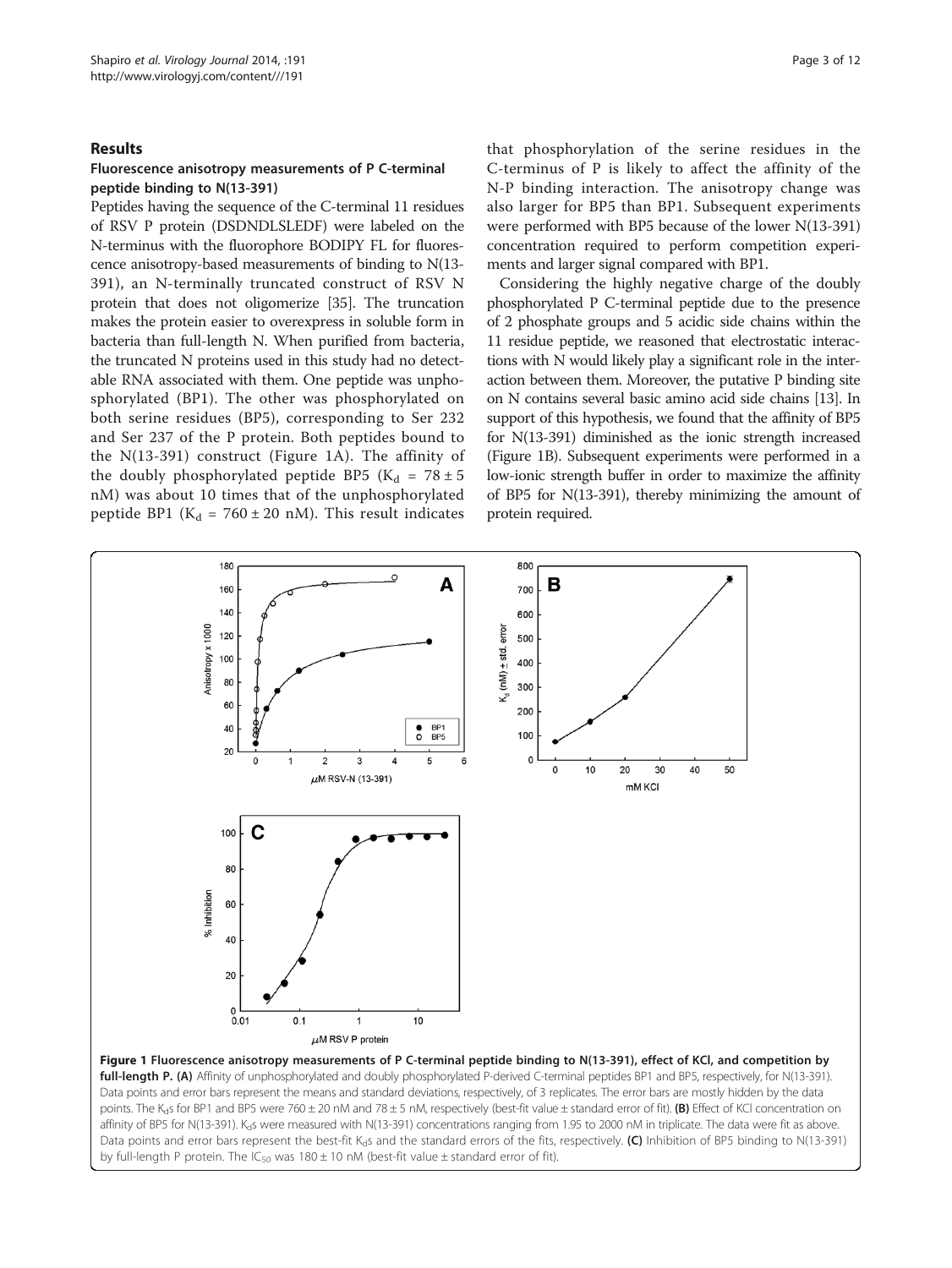#### <span id="page-3-0"></span>Effect of P C-terminal peptide phosphorylation on binding to N(13-391) measured by fluorescence anisotropy

The effect of phosphorylation of each of the two serine residues in the C-terminal peptide on its affinity for N (13-391) was investigated by competition with BP5 binding (Table 1). Phosphorylation of either serine residue substantially increased the affinity of the peptide compared with the unphosphorylated peptide, 7-fold for the N-terminal serine and 10-fold for the C-terminal serine. Phosphorylation of both serine residues resulted in an additional affinity enhancement of approximately 3-fold greater than observed for phosphorylation of one residue. As a result, the affinity of the doubly phosphorylated peptide was 20-25-fold higher than the affinity of the unphosphorylated peptide. This is consistent with the above observation that the affinity of doubly phosphorylated BP5 is 10-fold higher than the affinity of unphosphorylated BP1.

The  $K_d$ s of the peptides in the fluorescence anisotropy experiments are approximately  $\frac{1}{2}$  the IC<sub>50</sub>s because the N(13-391) concentration used was equal to its  $K_d$  with BP5. Therefore, the  $K_d$ s of DSDNDLSLEDF and  $D(pS)DNDL$ (pS)LEDF were about 7.6 and 0.34 μM, respectively. These  $K_d$ s are considerably higher than the  $K_d$ s of the same peptides bearing an N-terminal BODIPY FL fluorophore, BP1 (0.76  $\mu$ M) and BP5 (0.078  $\mu$ M), respectively. This is most likely due to the hydrophobic character of the fluorophore, which tends to enhance the affinity of a ligand as long as the fluorophore does not cause a steric clash.

#### Effect of changing the P C-terminal peptide's C-terminal residue on binding to N(13-391) measured by fluorescence anisotropy

The C-terminal phenylalanine residue of P is crucial for binding of P to N, and mutation to alanine abrogates

Table 1 Competition by RSV-P C-terminal-derived peptides with BP5 binding to RSV-N(13-391)

| $IC_{50}$ ( $\mu$ M) ± standard error |              |
|---------------------------------------|--------------|
| <b>Fluorescence anisotropy</b>        | <b>SPR</b>   |
| $15.3 + 0.4$                          | $230 \pm 30$ |
| >200                                  | ND           |
| $2.17 + 0.04$                         | $44 \pm 3$   |
| $1.51 \pm 0.03$                       | $31 + 2$     |
| $0.61 \pm 0.01$ , $0.74 \pm 0.02$     | $13.6 + 0.3$ |
| $69 + 2$                              | ND           |
| $1450 + 50$                           | ND           |
|                                       |              |

Competition was measured by the fluorescence anisotropy assay and with N (13-391) binding to P by SPR. Competitor peptide concentrations ranged from 0.2 to 200 μM. The IC<sub>50</sub> for D(pS)DNDL(pS)LEDF was measured twice using fluorescence anisotropy.  $IC_{50}$ s from the fluorescence anisotropy assay are approximately twice the  $K_d s$  of the competitors because the N(13-391) concentration was set at the  $K_d$  for the interaction of N(13-391) with BP5. ND, not done.

binding and viral replication [[13](#page-10-0)]. The effect of changing the C-terminal Phe residue to Ala on competition by the P C-terminal peptide with BP5 binding to N(13-391) was substantial (Table 1). For unphosphorylated peptides, the  $IC_{50}$  increased by more than 13-fold when Phe was changed to Ala. The  $IC_{50}$  of the Ala-modified peptide exceeded the highest concentration tested (200 μM). Inhibition by 200 μM peptide was about 25%, so the true  $IC_{50}$  can be estimated to have been approximately 600 μM, assuming a Hill slope of 1, which was typical for these measurements. Thus the  $IC_{50}$  shifted upward about 40fold when Phe was replaced with Ala in the unphosphorylated peptide. For the phosphorylated peptides, changing Phe to Ala resulted in an upward shift of the  $IC_{50}$  by approximately 100-fold. These results are consistent with the literature showing that the C-terminal Phe of P is a crucial binding determinant for its interaction with N.

# Competition by full-length P protein with P C-terminal peptide binding measured by fluorescence anisotropy

Full-length P protein produced in insect cells was tested for its ability to compete with BP5 binding to N(13-391). As determined by mass spectrometry, the P protein consists of a mixture of unphosphorylated, singly and doubly phosphorylated species, with the singly phosphorylated species most abundant (data not shown). The locations of the phosphorylated residues are unknown and may differ between molecules. Figure [1](#page-2-0)C shows that this P protein competed with an IC<sub>50</sub> of 180 nM (K<sub>d</sub> ~90 nM). Interestingly, this is only about 4-fold greater affinity than was measured for the doubly phosphorylated C-terminal peptide D(pS)DNDL(pS)LEDF. This observation is consistent with the hypothesis that the interaction of P with N is largely, if not entirely, determined by the last several residues at the C-terminus of P.

#### Surface plasmon resonance measurements

The P C-terminus-derived peptides were tested for their ability to compete with soluble N(13-391) binding to immobilized P using SPR. The SPR results are consistent, in terms of rank order of potencies, with the results from the fluorescence anisotropy measurements, although the  $IC<sub>50</sub>$ s are higher for the SPR measurements (Figure [2](#page-4-0) and Table 1). This is likely due to the higher ionic strength used in the SPR experiments (see Figure [1](#page-2-0)B). The SPR results demonstrate that the fluorescence anisotropy assay of the inhibition by peptides of BP5 binding to N(13-391) is a reliable surrogate for the inhibition by peptides of N (13-391) binding to P.

#### 2-D NMR measurements

The importance of the C-terminal Phe residue for N binding was studied by measuring the ability of the Pderived C-terminal dipeptide Asp-Phe to compete with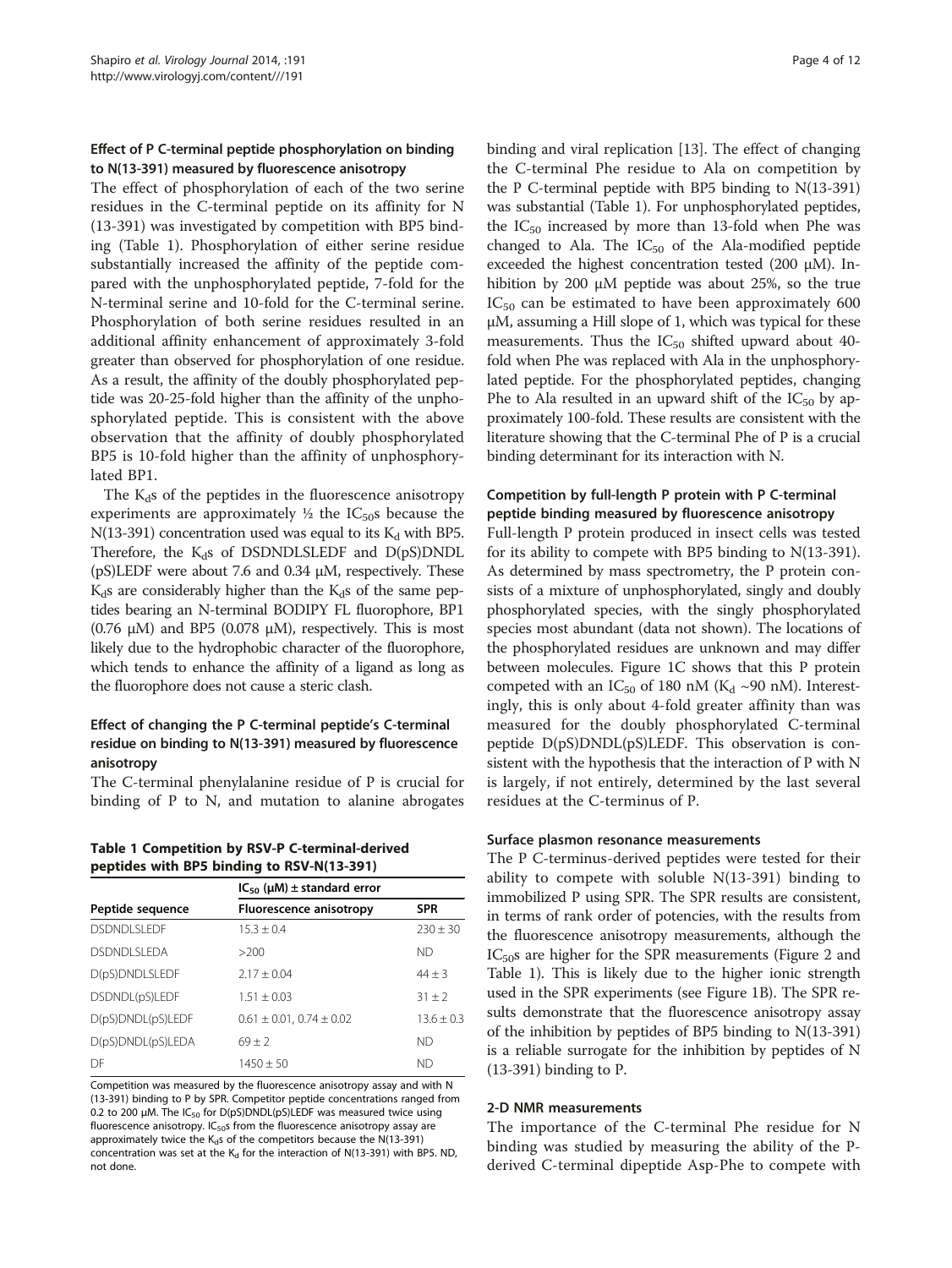<span id="page-4-0"></span>



Figure 3 Binding of Asp-Phe (left) and D(pS)DNDL(pS)LEDF (right) to N(31-252). (A) Contour plots of backbone amide resonances of 0.15 mM <sup>15</sup>N-labeled N(31-252) obtained from two-dimensional [<sup>15</sup>N, <sup>1</sup>H] TROSY spectra recorded at a range of ligand concentrations. Numbered resonances correspond to the graphs in panel **B**. Dotted arrows denote the putative directions of shift for resonances 1 and 7. The missing resonances of 1 and 7 in the presence of 0.1 mM D(pS)DNDL(pS)LEDF indicate the binding interaction is in the intermediate exchange regime [[36\]](#page-11-0). (B) Chemical shift perturbations Δδ(N, H)obs of selected amide resonances of 15N-labeled N(31-252) as a function of ligand concentration. The symbols represent the experimental data and the lines are global best-fit theoretical curves for a simple binding isotherm. The best-fit values ± standard error of the fit of K<sub>d</sub>s were  $2.6 \pm 0.3$  mM for Asp-Phe (left) and  $74 \pm 4$  µM for D(pS)DNDL(pS)LEDF (right).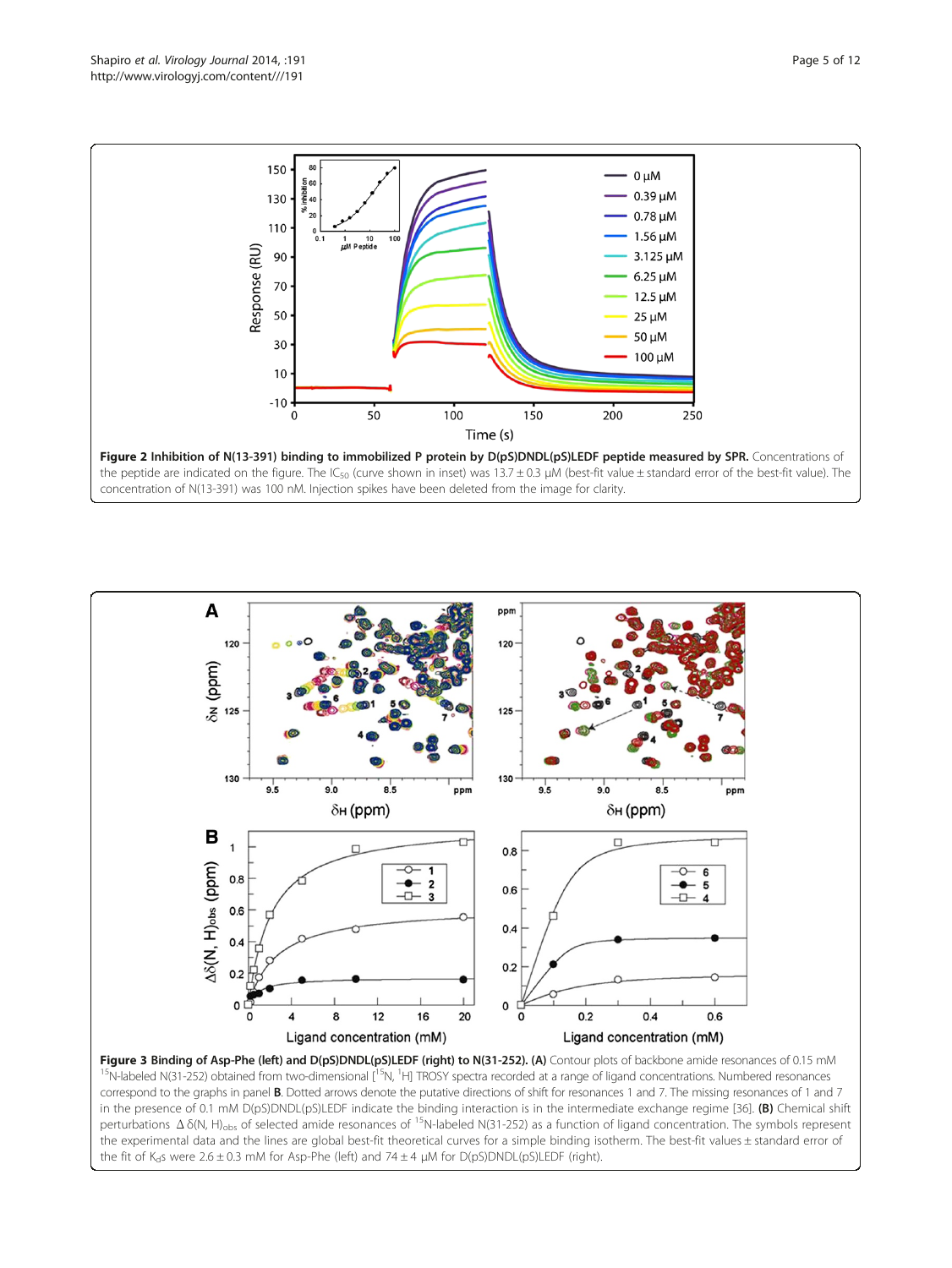BP5 binding to N(13-391). The  $IC_{50}$  was 1.45 mM (Table [1\)](#page-3-0). Two-dimensional NMR experiments with  $15$ N-labeled N(31-252) confirmed that this dipeptide binds to N(31-252), as shown by the shift in position of several crosspeaks (Figure [3](#page-4-0)A). When the longer peptide D(pS)DNDL(pS)LEDF was used, additional crosspeaks shifted position (Figure 4). This result demonstrates that the longer peptide makes more contacts with the P binding site of  $N(31-252)$  than the dipeptide. The  $K<sub>d</sub>$ s of Asp-Phe and D(pS)DNDL(pS)LEDF measured by NMR were 2.6 mM and 74  $\mu$ M, respectively (Figure [3](#page-4-0)B). These K<sub>d</sub>s were higher than those measured by the fluorescence anisotropy assay because of the higher ionic strength of the buffer in which the NMR experiments were performed. As expected, this ionic strength effect was greater for the more highly charged peptide  $D(pS)DNDL(pS)LEDF$  than for Asp-Phe.

#### **Discussion**

Using the relationships  $\Delta G = RT \ln K_d$  and  $IC_{50} = 2 \times K_d$ , we can obtain approximate values for ΔG of binding for the components of the C-terminal peptide of P to RNAfree N(13-391) in 10 mM Tris-HCl (pH 7.5) at 21°C. This calculation shows that Asp-Phe (DF) contributes -3.8 kcal/mole out of -8.7 kcal/mole for D(pS)DNDL(pS) LEDF. The contribution of the phenyl ring of the Phe residue can be estimated by comparing ΔG of binding for D(pS)DNDL(pS)LEDF (-8.7 kcal/mole) to that for D (pS)DNDL(pS)LEDA (-6.0 kcal/mole), hence  $\Delta\Delta G = -2.7$ kcal/mole, corresponding to a  $K_d$  for the phenyl ring of 10 mM. The ΔG of binding attributable to DSDNDLSLE can be estimated by subtracting the  $\Delta G$  of binding of DF (-3.8) kcal/mole) from the ΔG of binding of DSDNDLSLEDF (-6.9 kcal/mole) to obtain a value of -3.1 kcal/mole for this part of the C-terminal peptide, which contains 5 acidic side chains (not counting the C-terminus) that could interact with basic residues in the P binding site of N(13-391). The ΔG of binding contributed by phosphorylation of both Ser residues can be estimated by comparing ΔG of binding for DSDNDLSLEDF  $(-6.9 \text{ kcal/mole})$  to that for  $D(pS)$ DNDL(pS)LEDF (-8.7 kcal/mole), hence  $\Delta\Delta G = -1.8$  kcal/ mole. Interestingly, these estimates indicate that the phenyl ring of the C-terminal Phe residue contributes more free energy of binding than both phosphate moieties, that over 40% of the free energy of binding of D(pS)DNDL(pS)LEDF comes from the DF dipeptide, and that over 90% of the free energy of binding of the full-length P used in this experiment can be attributed to the  $D(pS)DNDL(pS)LEDF$  peptide. These calculations are oversimplified by not taking all factors into account, such as the fact that  $DF$  and  $D(pS)$ DNDL(pS)LEDF have free N-termini that are parts of amide bonds in the longer peptides and the full-length protein, respectively, and the unknown phosphorylation status of the C-terminal serine residues of the full-length P. Nevertheless, the calculations are helpful in demonstrating that most of the affinity of P for N(13-391) is due to the last several residues at the C-terminus of P, and that much of the affinity of these C-terminal residues is due to the binding of the last 2 residues. This observation is consistent with the idea that the N-P interaction can be considered to be a protein-protein interaction hotspot.

The relatively small energetic contribution of Ser 232 and Ser 237 phosphorylation to the affinity of D(pS) DNDL(pS)LEDF for binding to N(13-391) (-1.8 kcal/mole), combined with the observation that phosphorylation of either of the serine residues has nearly as much effect on the affinity as phosphorylation of both, suggests a possible explanation for the inconsistent results reported in the literature on the importance of Ser 232 and Ser 237 for RSV transcription and replication (see Introduction). The extent to which P C-terminal phosphorylation affects RNP assembly will depend on the local concentrations of the P and/or N proteins. If at least one of these concentrations is well in excess of the N-P binding  $K_d$  when P is unphosphorylated, then the interaction will not be significantly affected by phosphorylation. In contrast, if the concentrations of both

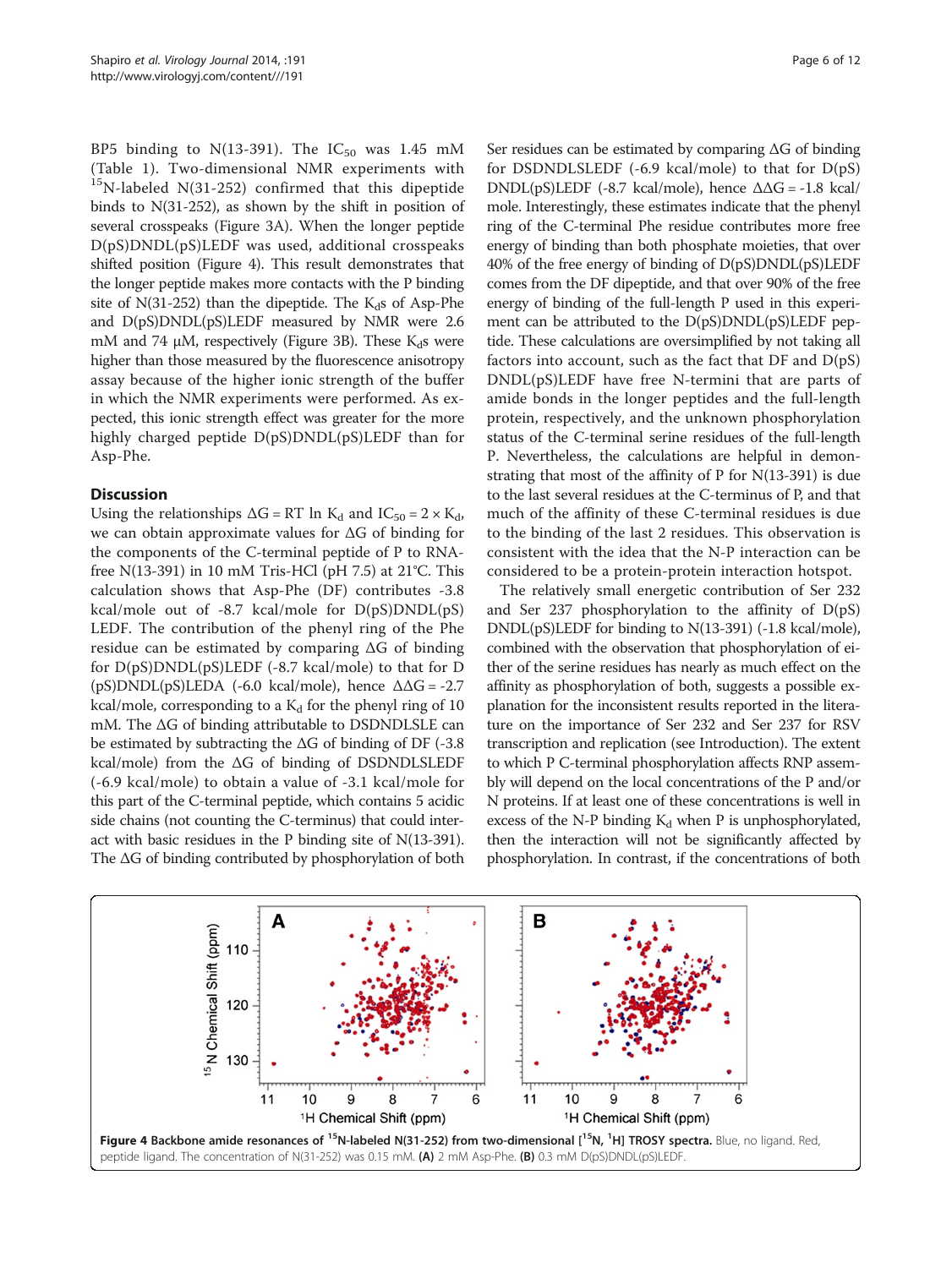of the proteins are lower than the  $K_d$ , then phosphorylation, by lowering the  $K_d$ , will drive the binding interaction. It may be that the N and P concentrations present in the various reported experiments differed sufficiently for the extent of P C-terminal phosphorylation to affect the efficiency of RNP assembly differently between them. For example, Mazumder and Barik [\[30\]](#page-11-0) used in vitro reconstituted RNP, whereas Lu et al. [[34](#page-11-0)] used infected cells.

In a comparison of the sequences of residues 231-241 in 163 publicly available sequences of RSV P protein in PubMed, the 3rd-to-last residue, Glu 239, is frequently conservatively replaced by Asp, and there is one instance each of Asn 234 being replaced by Asp and Ser 237 being replaced by Leu. The other residues are invariant. Similarly, the residues of N protein identified by Galloux et al. [[13](#page-10-0)] as being involved in binding to P - Lys 46, Met 50, Ile 53, Ser 131, Arg 132, Tyr 135, Arg 150, and His 151 – are completely conserved among 126 published full-length N sequences in PubMed. This high degree of sequence conservation is consistent with the importance of P residues 231-241 and the aforementioned N residues for binding of P and N.

# Conclusion

Three biophysical methods were used in this research: (1) a fluorescence anisotropy-based binding assay to measure competition by P-derived peptides and full-length P with binding of BP5 (D(pS)DNDL(pS)LEDF labeled on the N-terminus with BODIPY FL) to N(13-391), (2) surface plasmon resonance (SPR) to measure the competition by P-derived peptides with binding of N(13-391) to P, and (3) 2-D NMR to measure direct binding of Asp-Phe  $D(pS)$ DNDL(pS)LEDF to N(31-252). Each of these methods is suitable for screening compounds for binding to the N-P protein-protein interaction hotspot. Because of their relatively low throughput, SPR and NMR are most useful for screening small libraries of hundreds of very low molecular weight (<300 Da) fragments. The fluorescence anisotropy assay can be used to screen much larger libraries consisting of hundreds of thousands of compounds because it is a high-throughput assay. The active samples from such a screen could then be counterscreened to remove false positives due to detection artifacts using SPR and/or NMR. Thus the methods used here could be used to begin a drug discovery program aimed at identifying competitive inhibitors of the binding of RSV P protein to N that work by occupying the P binding site of N.

# Methods

# Peptides

Oligopeptides corresponding to residues 231-241 of RSV P protein, including phosphorylation, were synthesized and purified by Biopeptide Co. Inc. (San Diego, CA). Purities of peptides were at least 95%. N- and C-termini were uncapped. Asp-Phe was from Sigma.

# Preparation of BODIPY-FL-labeled peptides 1 and 5 (BP1 and BP5)

One μmole (1.3 mg) of peptide 1 (DSDNDLSLEDF) and 10 μmoles (5 mg) of BODIPY FL sulfosuccinimidyl ester (SSE) (Life Technologies) were dissolved in 100 μl of fresh 0.1 M NaHCO<sub>3</sub> and reacted for 1 hour in darkness at room temperature. Peptide 5 (D(pS)DNDL(pS)LEDF), where (pS) is phosphoserine, (1.2 mg, 0.84 μmole) and 10 μmoles of BODIPY FL SSE were dissolved in 400 μl of fresh 0.2 M NaHCO<sub>3</sub> + 50 μl of dimethyl sulfoxide and reacted for 2.75 hours at room temperature. In each case, the solution was applied to a  $1 \times 18$ -cm column of Sephadex LH-20 (Sigma) equilibrated with water. The column was eluted with water and fractions were collected. Liquid chromatography-mass spectrometry (LC-MS) was used to select fractions having the expected mass for the labeled peptide (1543 Da for BP1, 1701 Da for BP5) and little or no unlabeled peptide. For BP5, LC-MS also showed evidence of a 1682 Da species, suggesting loss of a fluorine atom, probably during the analysis. The concentration of the peptides was determined by the BODIPY FL absorbance at 504 nm using an extinction coefficient in water of 91,000  $M^{-1}cm^{-1}$ .

#### Mass spectrometry of peptides

The LC-MS analysis was performed on a Triple TOF 5600+ (AB Sciex, Redwood City, CA) equipped with a DuoSpray Ion Source and a Shimadzu LC 20-AD HPLC system (Shimadzu Scientific Instruments, Marlborough, MA). Separation was achieved on a 2.1 x 30 mm XBridge C18 column (Waters, Milford, MA) with a gradient of acetonitrile (5-90%) in 0.1% formic acid for 3 min following 1 min at 5% acetonitrile at a flow rate of 0.4 ml/min and column temperature of 30°C. LC-MS data was acquired in the TOF MS mode for m/z + from 100 to 2000. Nebulizer gas (GS1), heater gas (GS2), and curtain gas were set at 60, 70, and 30 psi, respectively. The source temperature was 600°C. Ion spray voltage was 5500 V. Declustering voltage was 100 V.

# Fluorescence anisotropy assays

Samples of 10 μl containing peptides and proteins as indicated were prepared in buffer composed of 10 mM Tris-HCl (pH 7.5) +0.01% Brij-35 detergent (Pierce Surfact-Amps-35, Thermo Fisher Scientific, Rockford, IL) in lowvolume 384-well black polystyrene assay plates (Thermo Fisher Scientific, Hudson, NH). After a 5 minute incubation, fluorescence anisotropy was measured with a Pherastar plate reader (BMG Labtech, Cary, NC) equipped with a filter module having a 485 nm excitation filter and 520 nm emission filters with polarizers. The focal height was 10.8 mm. Each measurement used 50 flashes. The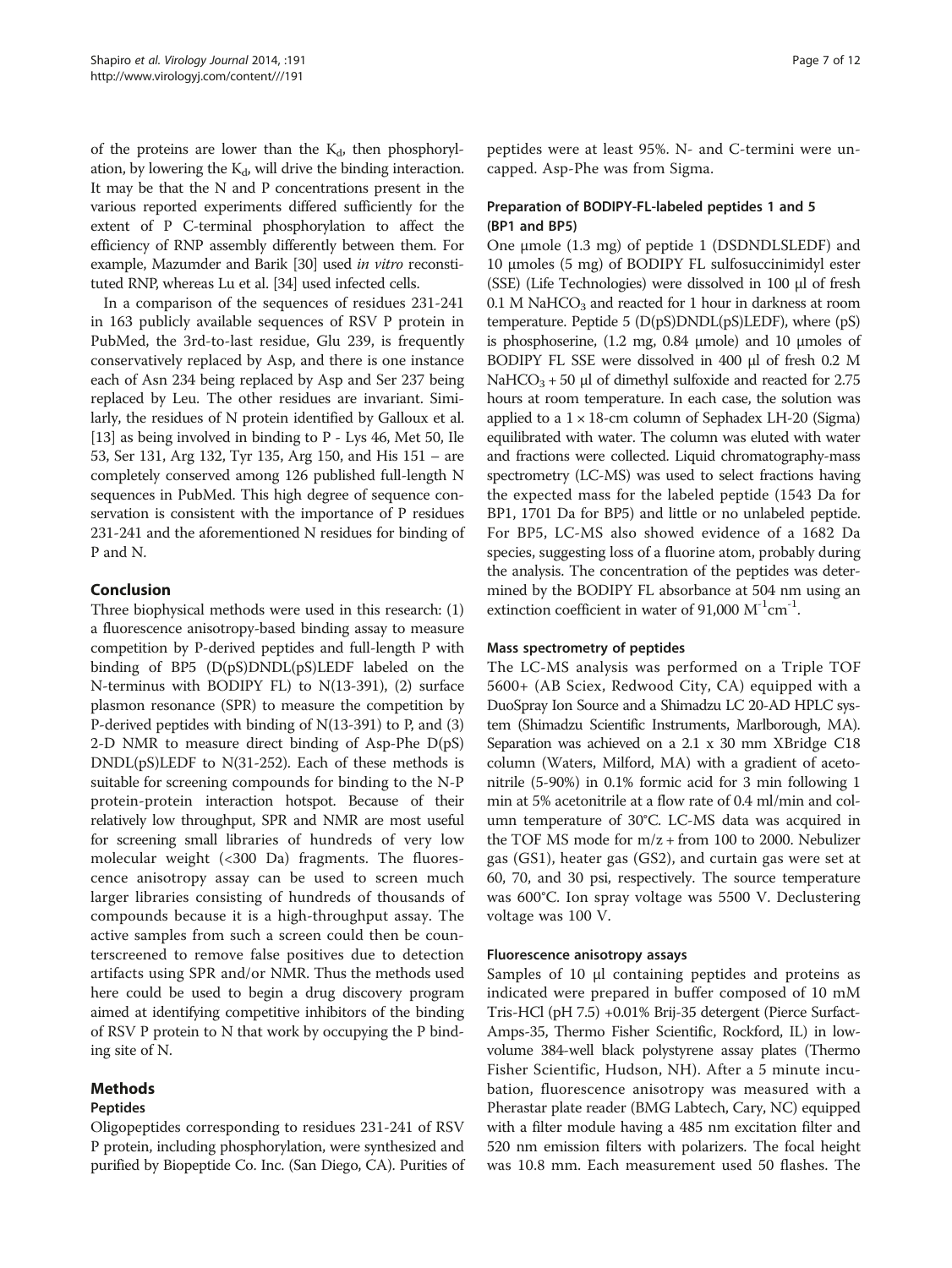parallel and perpendicular detector gains were set to 392 and 366 in order to produce an anisotropy of about 0.03 in the absence of binding.

For measurements of fluorescent peptide  $K_d$ s with RSV-N(13-391), BP1 and BP5 concentrations were 100 nM and 25 nM, respectively. The averages of triplicate fluorescence anisotropy measurements made at each RSV-N(13-391) concentration were fit to the equation

$$
y = \, y_o \, + \, a[N]/(K_d \, + \, [N])
$$

where  $y$  is the anisotropy,  $y_0$  is the anisotropy of peptide alone, [N] is the RSV-N(13-391) concentration, and  $y_0$  +  $\bf{a}$  is the anisotropy of fully bound peptide. The K<sub>d</sub>s were not corrected for 18% and 14% decreases in the fluorescence intensities of BP1 and BP5, respectively, upon binding.

For  $IC_{50}$  measurements by competitors, the BP5 and RSV-N(13-391) concentrations were 25 and 75 nM, respectively. The averages of triplicate anisotropy measurements made at each competitor concentration were used to calculate % inhibition using the equation

$$
\% \text{ inhibition} = 100[1 - (r - r_{min})/(r_{max} - r_{min})]
$$

where **r** is the anisotropy at the competitor concentration,  $r_{\min}$  is the anisotropy with no RSV-N(13-391), and  $r_{\text{max}}$  is the anisotropy with no competititor. The % inhibition values were used to determine the  $IC_{50}$  by nonlinear regression using the equation

$$
\%\text{ inhibition }=100[C]^{b}/\Big(IC_{50}~+~[C]^{b}\Big)
$$

where  $[C]$  is the competitor concentration and **b** is the Hill slope.

All fluorescence anisotropy measurements were performed at ambient temperature, approximately 21°C.

#### Surface plasmon resonance (SPR)

SPR experiments were performed on a Biacore T200 using Series S NTA sensor chips (GE Healthcare).  $His_{10}$ -RSV P protein was immobilized on the surface using the nickel-capture amine-couple approach. The immobilization buffer consisted of 10 mM HEPES-NaOH (pH 7.5), 150 mM NaCl, 0.1 mM EDTA, 1 mM tris(2-carboxyethyl) phosphine hydrochloride (TCEP) and 0.005% (v/v) Tween-20. The surface was activated for His-tag capture by injecting 500 μM NiSO<sub>4</sub> for 60 s at a flow rate of 30 μl/min. Subsequent activation for amine coupling was achieved by injecting a mixture of 200 mM 1-ethyl-3-[3-dimethylaminopropyl]carbodiimide and 50 mM N-hydroxysuccinimide (NHS) for 7 min at flow rate 10  $\mu$ l/min. His<sub>10</sub>-P protein was diluted in immobilization buffer to a final concentration of 6 μM. The protein was immobilized to  $~5000$ resonance units (RU) by applying short (1-4 μl) pulses

of protein at 5 μl/min until the desired immobilization level was achieved. Residual NHS was blocked by a 7 min injection of 0.1 M Tris-HCl (pH 8.0) at 10 μl/min. Finally, the nickel was stripped from the surface using a 60 s injection of 350 mM EDTA at a flow rate of 30 μl/min.

Inhibition assays were carried out in 20 mM HEPES-NaOH (pH 7.5), 100 mM NaCl, 1 mM EDTA, 1 mM TCEP, 0.005% ( $v/v$ ) Tween 20 and 1% ( $v/v$ ) DMSO at a constant concentration of 100 nM RSV N(13-391). Peptides were mixed with N(13-391) in a 9-point concentration series of 2-fold dilutions from a top concentration of 100 μM. Three blanks were included for determining the maximum binding response. Samples were allowed to come to equilibrium for 30 min before injection at 40 μl/min for 60 s followed by a 180 s dissociation period. To monitor surface integrity, positive and negative controls consisting of 100 nM RSV N(31-252) and assay buffer, respectively, were run every 12 cycles. To correct for DMSO mismatches, three cycles of 8 solvent correction samples in the range 0-2% (v/v) DMSO were run at the beginning, middle and end of the experiment.

Data were analyzed using the Biacore T200 Evaluation Software V 2.0. Sensorgram data was reference-subtracted and solvent-corrected before the binding report point was extracted for each concentration at a time 4 s before the end of the injection. These data were used to calculate the percent inhibition according to the following equation: % Inhibition =  $100*(1 -$  Response(conc)/Response\_max), where Response\_max is the average report point extracted from the 3 blank runs. Percent inhibition was plotted versus concentration and fit to a 4-parameter logistic Hill Equation (see above) for determining the peptide  $IC_{50}$ .

#### 2-D NMR

NMR spectra were acquired at 298 K with a 600 MHz NMR instrument (Bruker, Billerica MA) equipped with an AVANCE III console and a triple-resonance cryogenic probe. Samples were at pH 7.5 in a 25 mM HEPES buffer containing 100 mM NaCl, 1 mM dithiothreitol, and 1 mM EDTA. The concentration of  $^{15}N$  labeled RSV N(31-252) was 0.15 mM. Two-dimensional  $[$ <sup>15</sup>N, <sup>1</sup>H] transverse relaxation optimized spectroscopy (TROSY) experiments were recorded with increasing ligand concentration [[37](#page-11-0)]. Evolution times were approximately 53 ms in the <sup>1</sup> H dimension and 29 ms in the  $15N$  dimension. The total acquisition time was 28 min per experiment.

To estimate the dissociation constant  $(K_d)$  from NMR experiments,  $^{15}N-RSV N(31-252)$  was titrated with a range of ligand concentrations. The weighted average of chemical shift changes ( $\Delta \delta(N, H)_{obs}$ ) is calculated using the following equation:

$$
\Delta\,\delta(N,\,H)_{obs}=\sqrt{\left(\,\Delta\,\delta_{HN}\right)^2+\left(\,\Delta\,\delta_N/5\right)^2}
$$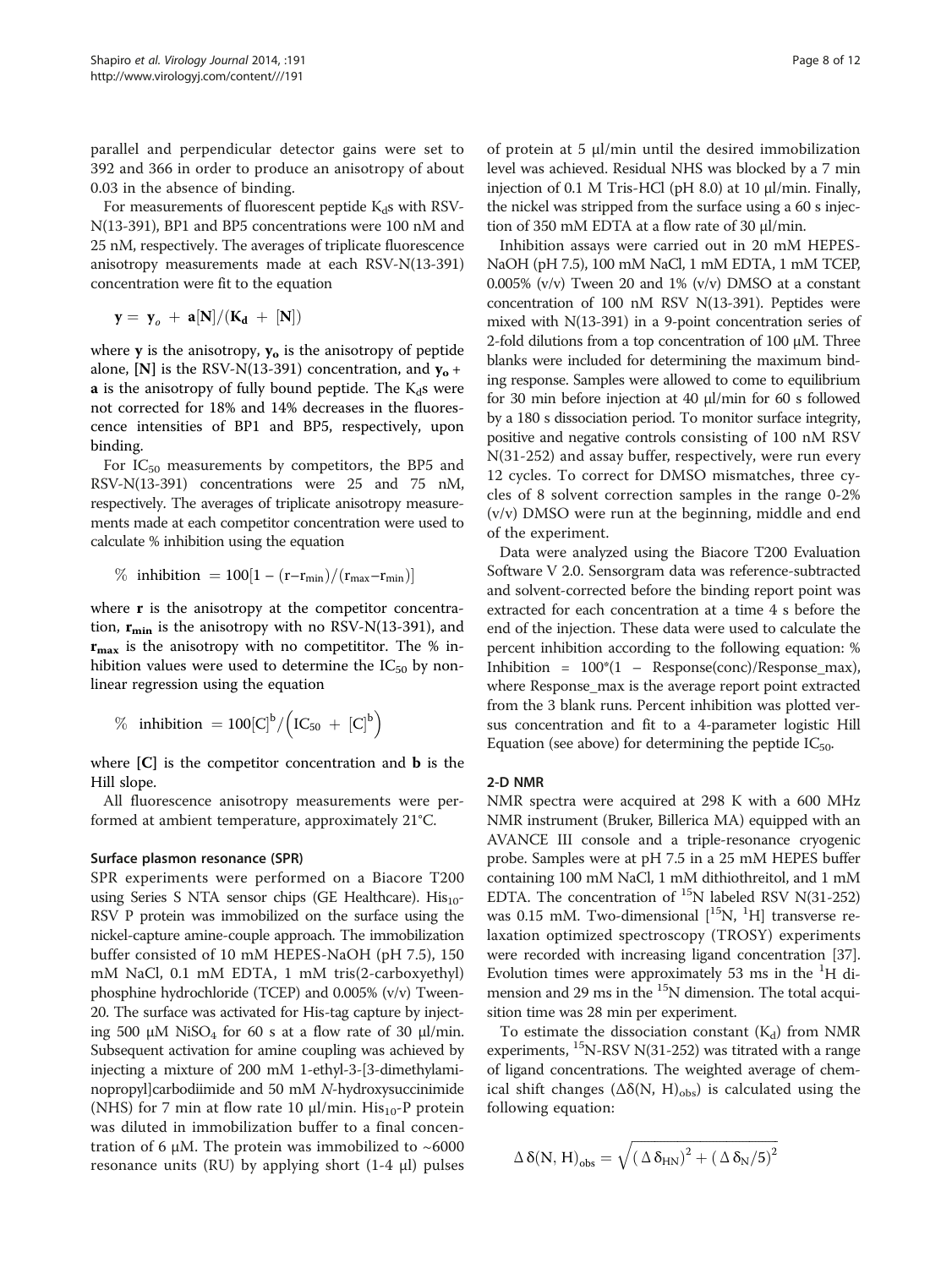where  $\Delta \delta_{HN}$  and  $\Delta \delta_N$  are the chemical shift changes of amide protons and nitrogens, respectively. Then  $\Delta\delta(N,$ H)<sub>obs</sub> data were fitted by non-linear regression globally against the total concentration of the subtrate  $(L_T)$  with the equation:

 $\Delta\delta(N, H)_{obs}$ 

$$
= \Delta \delta(N,\,H)_\text{max} \frac{(K_\text{d}+L_\text{T}+E_\text{T})^{\text{-}}\sqrt{\left(K_\text{d}+L_\text{T}+E_\text{T}\right)^2-4\left(L_\text{T}E_\text{T}\right)}}{2E_\text{T}}
$$

where  $\Delta\delta(N, H)_{\text{max}}$  is the maximum chemical shift difference,  $E_T$  is the total concentration of N(31-352) in the solution, and  $L_T$  is the total concentration of ligand.

#### DNA manipulations and plasmid construction

Plasmid DNA purification, PCR product purification, and gel extraction were performed using the QIAprep Spin Mini Plasmid Purification (Qiagen Inc., Valencia, CA), QuickStep™2 PCR Purification Kit (EdgeBio, Gaithersburg, MD), and Rapid Gel Extraction Kit (Marligen Biosciences, Ijamsville, MD), respectively. Restriction enzymes and rAPid Alkaline Phosphatase were from Roche Applied Science (Indianapolis, IN). Primers for PCR DNA were from Eurofins MWG Operon (Huntsville, AL). All PCRs were performed with High Fidelity PCR Master (Roche Applied Science) using reaction conditions specified by the manufacturer. All ligation reactions were performed using the Rapid DNA Ligation Kit (Roche Applied Science) according to the manufacturer's instructions.

A DNA sequence codon optimized for expression in E. coli, encoding N-terminal  $His<sub>6</sub>$ -tagged RSV N(13-391) [strain A2, UniProtKB/Swiss-Prot: NCAP\_HRSVA, P03418] was synthesized and cloned into pET-28b (GenScript, Piscataway, NJ). The plasmid was named pJT1128.

An expression plasmid was constructed for a Nterminal  $His<sub>6</sub>$ -tagged RSV N(31-252) as follows. A tobacco etch virus (TEV) protease cleavage recognition site was placed before the His<sub>6</sub> tag for optional removal. This was accomplished by amplifying the gene encoding residues (31-252) by PCR from the codon-optimized sequence (see above for N(13-391)) using primers 31252For (5'-GG ATTCATATGGATTCCCATCGACACCCCGAACTAC-3') and 31253Rev (5'-GATGATGTCGACTTAGCCATAC GCGTTCATGAACAGACCAGCAA-3'). The purified PCR product was digested with NdeI and SalI and ligated into a modified pET-28b plasmid to make plasmid pJT1324. The ligation mixture was transformed into E. coli DH5α chemically competent cells (Life Technologies, Grand Island, NY) and transformants were selected on Luria-Bertani (LB) agar supplemented with 30 μg/ml kanamycin. Transformants were analyzed by PCR, and plasmid DNA was isolated and sequenced for verification.

The gene sequence encoding a GST-tagged RSV P(1-241) construct was synthesized with codon optimization for expression in E. coli and cloned into pET-30a (BlueSky Bioservices, Worcester, MA). The plasmid was designated pJT1200.

The full length coding sequence (residues 1-241) for the human respiratory syncytial virus phosphoprotein P [strain A2, UniProtKB/Swiss-Prot: PHOSP\_HRSVA, P03421] was synthesized in vitro by GeneArt AG (Life Technologies). The sequence was codon-optimized for Spodoptera frugiperda expression. The synthesized DNA fragment was restriction-cloned into a modified version of the pFastBac1 baculovirus expression vector (Life Technologies), downstream of an N-terminal  $His_{10}$  tag and a TEV protease cleavage recognition sequence.

#### Co-expression of RSV N(13-391) and RSV P (1-241)

For protein production, the plasmids pJT1128 and pJT1200 were transformed into E. coli BL21(DE3)pLysS (EMD Chemicals, Gibbstown, NJ) and plated on LB medium containing 25 μg/ml kanamycin and 100 μg/ml ampicillin at 37°C overnight. A single colony of BL21(DE3)pLysS/pJT1128/ pJT1200 was inoculated into a 100-ml culture of LB containing 25 μg/ml kanamycin and 100 μg/ml ampicillin and grown overnight at 37 °C. The overnight culture was diluted to  $OD<sub>600</sub> = 0.1$  in 4 × 1 L of LB containing 25 μg/ml kanamycin and 100 μg/ml ampicillin and grown at 30°C with aeration to mid-logarithmic phase ( $OD<sub>600</sub> = 0.6$ ). The culture was incubated on ice for 30 minutes and transferred to 18°C. IPTG was then added to a concentration of 0.5 mM. After overnight induction at 18°C, the cells were harvested by centrifugation at 5,000 g for 15 min at 25°C. Cell pastes were stored at –20°C.

#### Purification of RSV N(13-391)

The frozen cell paste from 4 L of cell culture was suspended in 50 ml of Lysis Buffer consisting of 50 mM Tris-HCl (pH 8.0), 0.5 M NaCl, 5% (v/v) glycerol, and 1 EDTA-free protease inhibitor cocktail tablet (Roche Molecular Biochemical, Indianapolis IN). Cells were disrupted by French Press at 18,000 psi twice at 4°C. The crude extract was centrifuged at 150,000 g for 30 min at 4°C. The supernatant was applied at a flow rate of 2.0 ml/min onto a 5-ml HiTrap  $Ni<sup>2+</sup>$  chelating column (GE Healthcare Life Sciences, Piscataway NJ) pre-equilibrated with Buffer A consisting of 50 mM Tris-HCl (pH 8.0), 0.5 M NaCl, and 5% glycerol. The column was then washed with Buffer A, and eluted with a linear gradient from 0 to 0.5 M imidazole in Buffer A. Fractions containing RSV N(13-391) were pooled and dialyzed against 1 L of Buffer B consisting of 50 mM Tris-HCl (pH 8.0), 1 mM EDTA, 1 mM dithiothreitol, and 5% glycerol. The dialyzed sample was loaded at a flow rate of 2.0 ml/min onto a 20-ml Q-Sepharose HP (HR16/10) column (GE Healthcare Life Sciences)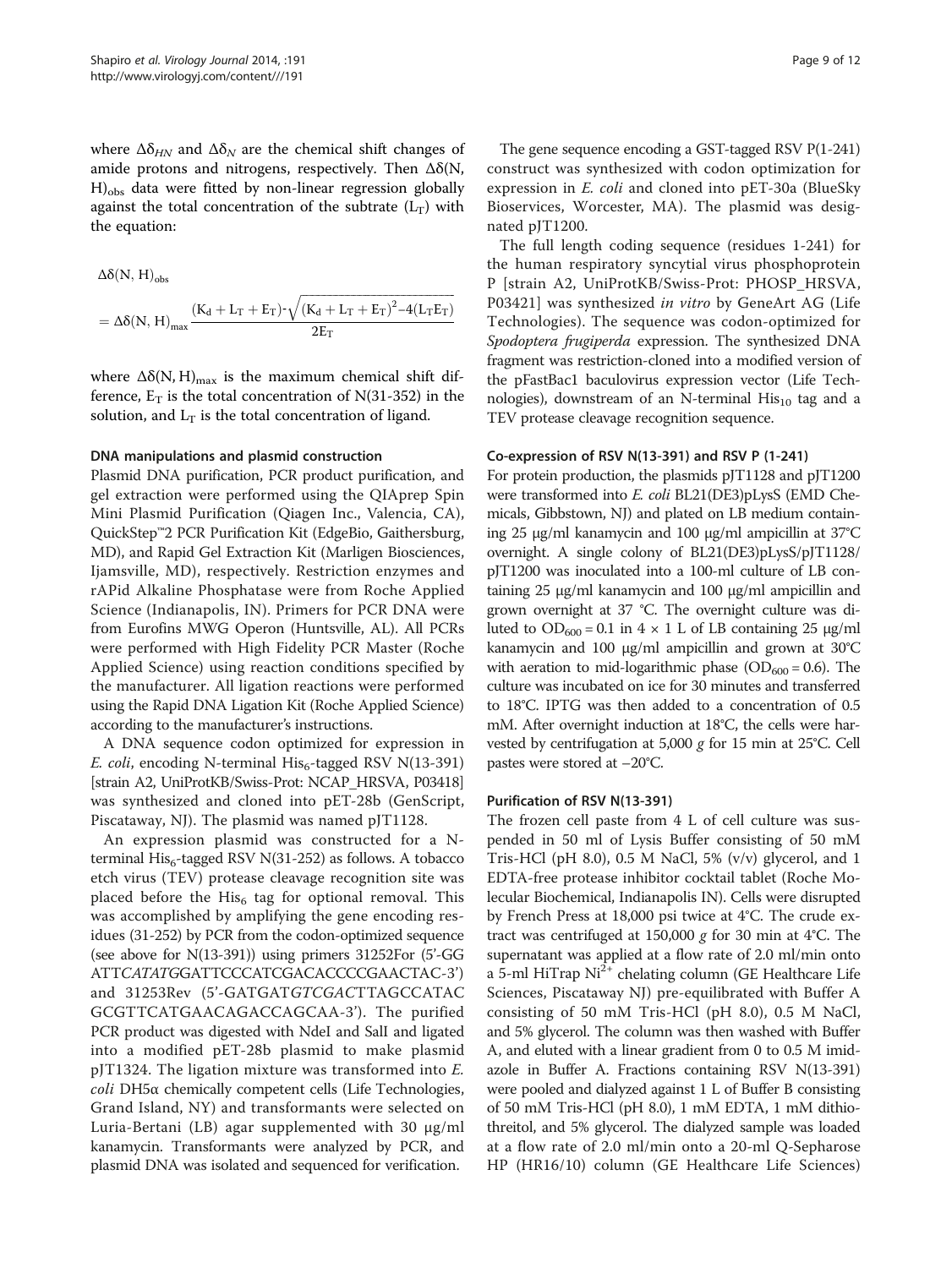pre-equilibrated with Buffer B. The column was washed with Buffer B and eluted with a linear gradient from 0 to 1 M NaCl in Buffer B. Fractions containing RSV N (13-391) were pooled and concentrated to 5 ml by Amicon® Ultracel-10K (Millipore, Billerica, MA). The 5 ml sample was applied at a flow rate of 1.5 ml/min to a 120-ml Superdex 200 (HR 16/60) column (GE Healthcare Life Sciences) pre-equilibrated and eluted with buffer consisting of 50 mM Tris-HCl (pH 8.0), 0.5 M NaCl, 1 mM EDTA, 1 mM dithiothreitol, and 5% glycerol. The fractions containing RSV N(13-391) were pooled and concentrated. The protein was characterized by SDS-PAGE and LC-MS, and the concentration was determined by the Bradford method [\[38](#page-11-0)]. The final yield of purified N(13-391) was 30 mg from 4 L of cell paste. The protein was stored at –80°C. GST-RSV P (1-241) was not detectably expressed in the cells and none copurified with RSV-N(13-391). The ratio of UV absorbance at 280 nm to absorbance at 260 nm (A280/A260) was 2.2. No RNA was detected in the N(13-391) protein when 2 μg of protein was run on an agarose gel and stained with ethidium bromide.

#### Expression and purification of RSV N (31-252)

The method for overexpression of N (31-252) was the same as for coexpression of N(13-391) and P (1-241) (see above), except using only plasmid pJT1324 and omitting ampicillin. The frozen cell paste from 4 L of cell culture was suspended in 50 ml of Lysis Buffer consisting of 25 mM HEPES (pH 7.3), 0.5 M NaCl, 5% (v/v) glycerol, and 1 EDTA-free Protease inhibitor cocktail tablet. Cells were disrupted by French Press at 18,000 psi twice at 4°C. The crude extract was centrifuged at  $150,000$  g for 30 min at 4°C. The supernatant was applied at a flow rate of 2.0 ml/min onto a 5-ml HiTrap  $Ni<sup>2+</sup>$  chelating column (GE Healthcare Life Sciences) pre-equilibrated with Buffer C consisting of 25 mM HEPES (pH 7.3), 0.5 M NaCl, and 5% glycerol. The column was washed with Buffer C, and eluted with a linear gradient from 0 M to 0.5 M imidazole in Buffer C. Fractions containing N (31-252) were pooled and concentrated to 5 ml. The 5-ml sample was applied at a flow rate of 1.5 ml/min to a 120-ml Superdex 200 (HR 16/60) column pre-equilibrated and eluted with buffer consisting of 25 mM HEPES (pH 7.3), 0.5 M NaCl, 1 mM EDTA, 1 mM dithiothreitol, and 5% glycerol. The fractions containing N (31-252) were pooled and concentrated. The protein was characterized by SDS-PAGE and LC-MS, and the concentration was determined by the Bradford method [\[38](#page-11-0)]. The final yield of purified N (31-252) was 135 mg from 4 L of cell paste. The protein was stored at –80°C. A280/A260 was 2.6. No RNA was detected in the N(31-252) protein when 2 μg of protein was run on an agarose gel and stained with ethidium bromide.

Uniformly 15N-labeled N (31-252) was prepared by growing cells in M9 minimal medium supplemented with

1 g/L of  $\left| \right|^{15}$ N] NH<sub>4</sub>Cl and 10 g/L glucose as the sole nitrogen and carbon sources. N (31-252) was purified as described above and stored in buffer consisting of 25 mM HEPES (pH 7.3), 0.1 M NaCl, 1 mM EDTA, and 1 mM dithiothreitol. The extent of isotope labeling was >93% <sup>15</sup>N based on comparison of the observed mass with that expected from the sequence.

#### Expression and purification of RSV P(1-241)

Routine S. frugiperda (Sf21) cell maintenance, generation of bacmid DNA, generation of recombinant baculoviruses, expression studies in 24-deep-well blocks and roller bottles were carried out essentially as described in [\[39](#page-11-0)], except that no gentamicin antibiotic was added to insect cell cultures. SF900II medium for Sf21 cells was from Invitrogen. Fetal bovine serum (FBS) was from PAA Laboratories.

Insect cell pellets from 2 L of culture were thawed from -80°C and resuspended by homogenization in 150 ml of Lysis Buffer consisting of 50 mM Tris-HCl (pH 8.0), 300 mM NaCl, 10 mM imidazole, 2 mM tris(2-carboxyethyl) phosphine (TCEP), 1 mM phenylmethylsulfonyl fluoride (PMSF), and 3 EDTA-free protease inhibitor tablets (Roche). Cells were lysed by sonication on ice  $(5 \times 30)$ -s bursts) and clarified by centrifugation at 50,000  $g$  for 1h at 4°C. The supernatant was loaded at 0.2 ml/min onto a 2-ml column of Ni-NTA Superflow resin (Roche). The column was washed with lysis buffer followed by buffer D, consisting of 50 mM Tris-HCl (pH 8.0), 300 mM NaCl, 10 mM imidazole, and 2 mM TCEP, followed by additional washes at 20 mM and 40 mM imidazole in buffer D. Bound protein was eluted with 100% buffer E (buffer D with 300 mM imidazole). Fractions containing RSV P protein based on SDS-PAGE were pooled and further purified by applying at a flow rate of 0.5 ml/min to a 120-ml Superdex 75 (XK26/60) gel filtration column (GE Healthcare Life Sciences) pre-equilibrated and eluted with buffer F consisting of 50 mM Tris-HCl (pH 7.4), 200 mM NaCl, 15% glycerol, and 1 mM TCEP. The fractions with the highest purity as judged by SDS PAGE were pooled, snap-frozen in liquid nitrogen at 1.2 mg/ml, and stored at -80°C. The final yield of purified RSV P(1-241) was  $\sim$ 3 mg/L of cell paste. The His-tag was removed by TEV protease cleavage with a 1:200 ratio by weight of TurboTEV (Eton Bioscience, San Diego, CA) to RSV P(1-241) overnight at 4°C. The protease was removed by adsorption to immobilized  $Ni<sup>2+</sup>$  resin.

For the BP5 competition assay, the P protein storage buffer was replaced by repeated concentration using centrifugal ultrafiltration with a Millipore Ultrafree 0.5 unit with Biomax-10 membrane (EMD Millipore, Billerica, MA) and dilution with 10 mM Tris-HCl (pH 7.5). The protein concentration was determined by the method of Bradford [[38](#page-11-0)] using bovine serum albumin as the standard. Serial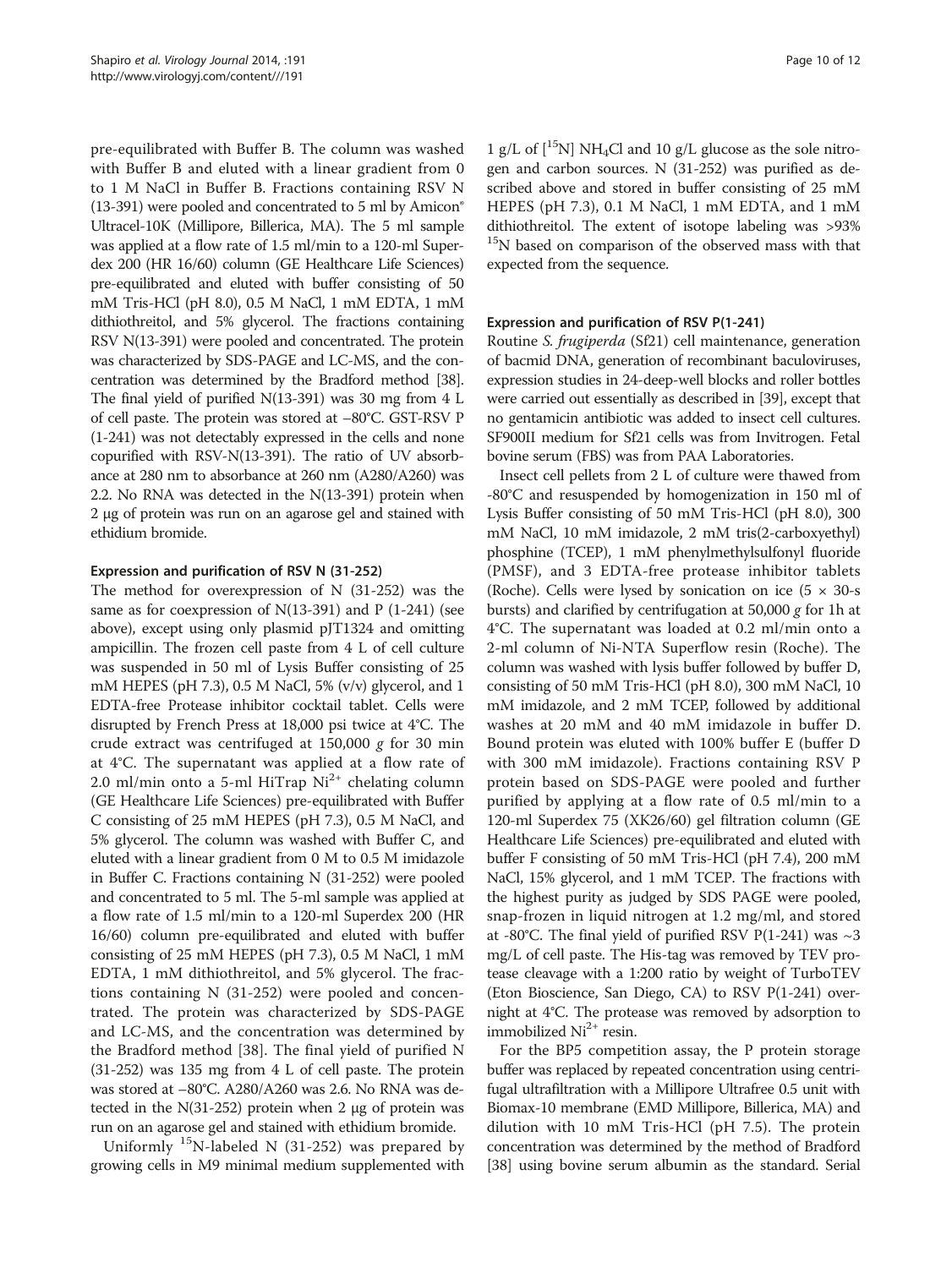# <span id="page-10-0"></span>dilutions of P were prepared in 10 mM Tris-HCl (pH 7.5) +0.01% Brij-35.

#### Abbreviations

P: Phosphoprotein; N: Nucleocapsid; N(13-391): Nucleocapsid with N-terminal truncation of 12 residues; N(31-252): Nucleocapsid construct consisting of residues 31-252; hRSV: Human respiratory syncytial virus; RNP: Ribonucleoprotein; BP1: BODIPY-FL labeled peptide 1 (DSDNDLSLEDF); BP5: BODIPY-FL labeled peptide 5 (D(pS)DNDL(pS)LEDF); SPR: Surface plasmon resonance; HPLC: High-performance liquid chromatography; TOF: Time-of-flight; 2-D NMR: Two-dimensional nuclear magnetic resonance spectroscopy; LC-MS: Liquid chromatography-mass spectrometry; TCEP: Tris (2-carboxyethyl)phosphine hydrochloride; NHS: N-hydroxysuccinimide; RU: Resonance units; DMSO: Dimethyl sulfoxide; TROSY: Transverse relaxation optimized spectroscopy; TEV: Tobacco etch virus; LB: Luria-Bertani; GST: Glutathione-S-transferase; SDS-PAGE: Sodium dodecyl sulfate polyacrylamide gel electrophoresis; FBS: Fetal bovine serum; PMSF: Phenylmethylsulfonyl fluoride.

#### Competing interests

The authors declare that they have no competing interests.

#### Authors' contributions

ABS conceived of the study, carried out the fluorescence anisotropy measurements, and drafted the manuscript. NG expressed and purified RSV-N proteins and contributed to drafting the manuscript. NO'C performed SPR measurements and contributed to drafting the manuscript. JH performed NMR measurements and contributed to drafting the manuscript. JT prepared expression constructs and contributed to drafting the manuscript. RFG performed LC-MS measurements and contributed to drafting the manuscript. RO, IMH, and GGS prepared RSV-P expression constructs, purified the protein, and contributed to drafting the manuscript. All authors read and approved the final manuscript.

#### Acknowledgments

We thank Phil Ross for mass spectrometry of P protein and Stephania Livchak for removal of the His tag from P protein. This work was funded internally by AstraZeneca.

#### Author details

<sup>1</sup>Biology Department, Infection Innovative Medicines Unit, AstraZeneca R&D Boston, Waltham, MA, USA. <sup>2</sup>Reagents & Assay Development, Discovery Sciences, AstraZeneca R&D Boston, Waltham, MA, USA. <sup>3</sup>Structure & Biophysics, Discovery Sciences, AstraZeneca R&D Boston, Waltham, MA, USA. 4 Reagents & Assay Development, Discovery Sciences, AstraZeneca Pharmaceuticals, Macclesfield, Cheshire, UK.

# Received: 18 September 2014 Accepted: 26 October 2014

#### References

- Walsh EE, Falsey AR: Respiratory syncytial virus infection in adult populations. Infect Disord - Drug Targets 2012, 12:98–102.
- 2. Collins PL, Melero JA: Progress in understanding and controlling respiratory syncytial virus: still crazy after all these years. Virus Res 2011, 162:80–99.
- 3. Najarro P, Angell R, Powell K: The prophylaxis and treatment with antiviral agents of respiratory syncytial virus infections. Antivir Chem Chemother 2012, 22:139–150.
- 4. Meanwell NA, Langley DR: Inhibitors of protein-protein interactions in paramyxovirus fusion: a focus on respiratory syncytial virus. Top Med Chem 2012, 8:167–196.
- 5. Sudo K, Miyazaki Y, Kojima N, Kobayashi M, Suzuki H, Shintani M, Shimizu Y: YM-53403, a unique anti-respiratory syncytial virus agent with a novel mechanism of action. Antiviral Res 2005, 65:125–131.
- 6. Xiong H, Foulk M, Aschenbrenner L, Fan J, Tiong-Yip CL, Johnson KD, Moustakas D, Fleming PR, Brown DG, Zhang M, Ferguson D, Wu D, Yu Q: Discovery of a potent respiratory syncytial virus RNA polymerase inhibitor. Bioorg Med Chem Lett 2013, 15:6789–6793.
- 7. Chapman J, Abbott E, Alber DG, Baxter RC, Bithell SK, Henderson EA, Carter MC, Chambers P, Chubb A, Cockerill GS, Collins PL, Dowdell VCL, Keegan SJ,

Kelsey RD, Lockyer MJ, Luongo C, Najarro P, Pickles RJ, Simmonds M, Taylor D, Tyms S, Wilson LJ, Powell KL: RSV604, a novel inhibitor of respiratory syncytial virus replication. Antimicrob Agents Chemother 2007, 51:3346–3353.

- 8. Liuzzi M, Mason SW, Cartier M, Lawetz C, McCollum RS, Dansereau N, Bolger G, Lapeyre N, Gaudette Y, Lagacé L, Massariol M-J, Dô F, Whitehead P, Lamarre L, Scouten E, Bordeleau J, Landry S, Rancourt J, Fazal G, Simoneau B: Inhibitors of respiratory syncytial virus replication target cotranscriptional mRNA guanylylation by viral RNA-dependent RNA polymerase. J Virol 2005, 79:13105–13115.
- Tawar RG, Duquerroy S, Vonrhein C, Varela PF, Damier-Piolle L, Castagné N, MacLellan K, Beouelle H, Bricogne G, Bhella D, Eléouët J-F, Rey FA: Crystal structure of a nucleocapsid-like nucleoprotein-RNA complex of respiratory syncytial virus. Science 2009, 326:1279–1283.
- 10. El Omari K, Dhaliwal B, Ren J, Abrescia NGA, Lockyer M, Powell KL, Hawkins AR, Stammers DK: Structures of respiratory syncytial virus nucleocapsid protein from two crystal forms: details of potential packing interactions in the native helical form. Acta Cryst F Struct Biol Cryst Commun 2011, 67:1179-1183.
- 11. Llorente MT, Taylor IA, López-Viñas E, Gomez-Puertas P, Calder LJ, García-Barreno B, Melero JA: Structural properties of the human respiratory syncytial virus P protein: evidence for an elongated homotetrameric molecule that is the smallest orthologue within the family of paramyxovirus polymerase cofactors. Proteins 2008, 72:946–958.
- 12. Castagné N, Barbier A, Bernard J, Rezaei H, Huet J-C, Henry C, Da Costa B, Eléouët J-F: Biochemical characterization of the respiratory syncytial virus P-P and P-N protein complexes and localization of the P protein oligomerization domain. J Gen Virol 2004, 85:1643–1653.
- 13. Galloux M, Tarus B, Blazevic I, Fix J, Duquerroy S, Eléouët J-F: Characterization of a viral phosphoprotein binding site on the surface of the respiratory syncytial virus. J Virol 2012, 86:8375-8387.
- 14. García-Barreno B, Delgado T, Melero JA: Identification of protein regions involved in the interaction of human respiratory syncytial virus phosphoprotein and nucleoprotein: significance for nucleocapsid assembly and formation of cytoplasmic inclusions. J Virol 1996, 70:801–808.
- 15. Tran T-L, Castagné N, Bhella D, Varela PF, Bernard J, Chilmoncyk S, Berkenkamp S, Benhamo V, Grznarova K, Grosclaude J, Nespoulos C, Rey FA, Eléouët J-F: The nine C-terminal amino acids of the respiratory syncytial virus protein P are necessary and sufficient for binding to ribonucleoprotein complexes in which six ribonucleotides are contacted per N protein protomer. J Gen Virol 2007, 88:196–206.
- 16. Mason SW, Aberg E, Lawetz C, DeLong R, Whitehead P, Liuzzi M: Interaction between human respiratory syncytial virus (RSV) M2-1 and P proteins is required for reconstitution of M2-1-dependent RSV minigenome activity. J Virol 2003, 77:10670–10676.
- 17. Esperante SE, Paris G, de Prat-Gay G: Modular unfolding and dissociation of the human respiratory syncytial virus phosphoprotein P and its interaction with the  $M_{2-1}$  antiterminator: a singular tetramer-tetramer interface arrangement. Biochemistry 2012, 51:8100–8110.
- 18. Blondot M-L, Dubosclard V, Fix J, Lassoued S, Aumont-Nicaise M, Bontems F, Eléouët J-F, Sizun C: Structure and functional analysis of the RNA- and viral phosphoprotein-binding domain of respiratory syncytial virus M2-1 protein. PLoS Pathog 2012, 8:e1002734.
- 19. Tran T-L, Castagné N, Dubosclard V, Noinville S, Koch E, Moudjou M, Henry C, Bernard J, Yeo RP, Eléouët J-F: The respiratory syncytial virus M2-1 protein forms tetramers and interacts with RNA and P in a competitive manner. J Virol 2009, 83:6363–6374.
- 20. Asenjo A, Calvo E, Villanueva N: Phosphorylation of human respiratory syncytial virus P protein at threonine 108 controls its interaction with the M2-1 protein in the viral RNA polymerase complex. J Gen Virol 2006, 87:3637–3642.
- 21. Khattar SK, Yunus AS, Samal SK: Mapping the domains on the phosphoprotein of bovine respiratory syncytial virus required for N-P and P-L interactions using a minigenome system. J Gen Virol 2001, 82:775-779.
- 22. Noton SL, Deflubé LR, Tremaglio CZ, Fearns R: The respiratory syncytial virus polymerase has multiple RNA synthesis activities at the promoter. PLoS Pathog 2012, 8:e1002980.
- 23. Asenjo A, Mendieta J, Gómez-Puertas P, Villanueva N: Residues in human respiratory syncytial virus P protein that are essential for its activity on RNA viral synthesis. Virus Res 2008, 132:160–173.
- 24. Tanner SJ, Ariza A, Richard C-A, Kyle HF, Dods RL, Blondot M-L, Wu W, Trincão J, Trinh CH, Hiscox JA, Carroll MW, Silman NJ, Eléouët J-F, Edwards TA, Barr JN: